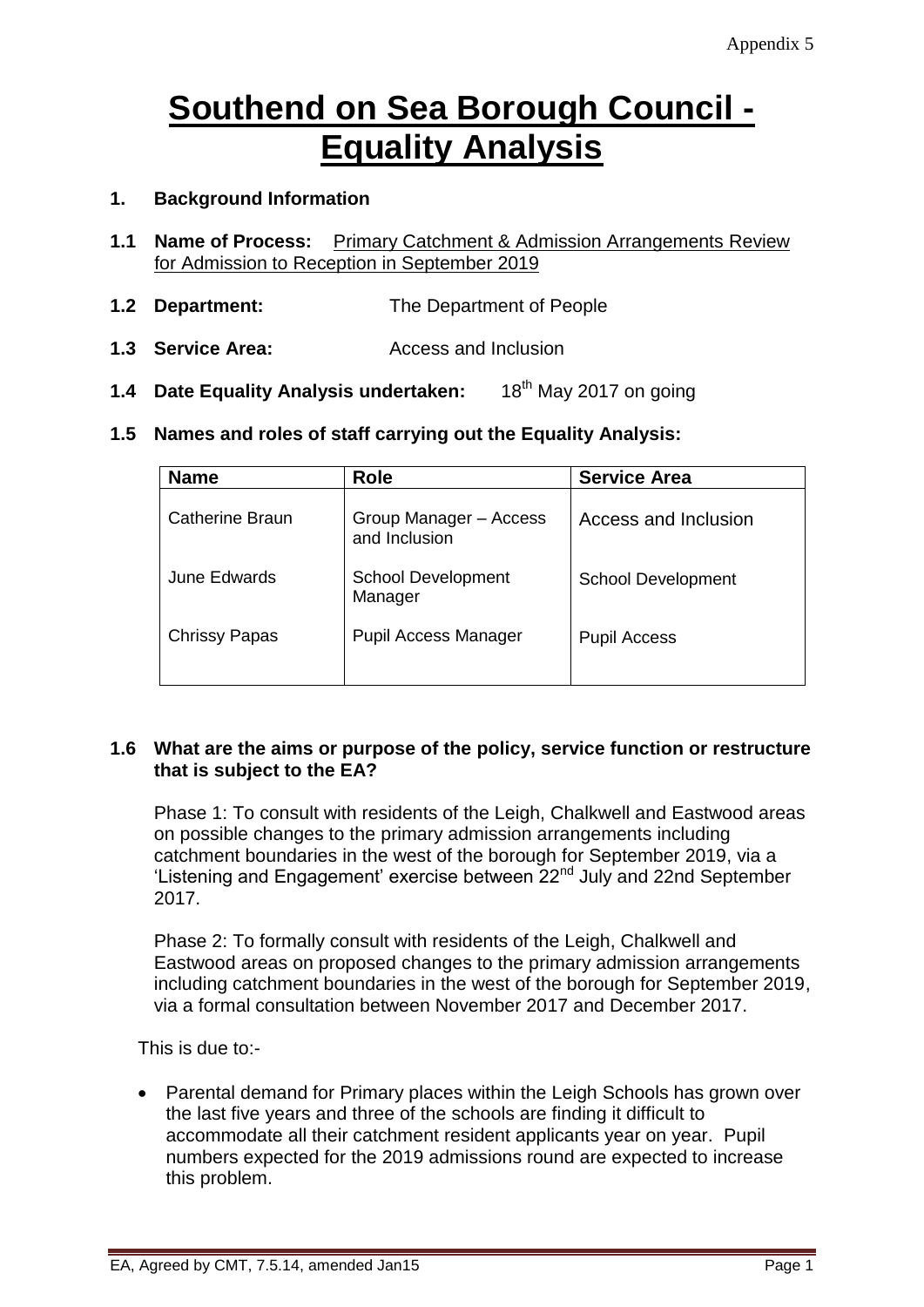To remove this issue a change is needed in either the way places are allocated or by adjusting the size of the geographic catchment areas. This need has been reinforced by comments from the Office of the School Adjudicator who stated at a regional meeting of admissions officers that, 'where admission authorities use catchment areas all residents should have a reasonable expectation of gaining a place in their catchment school'.

# AND ALSO

 To formally consult across the whole borough on admission arrangements for Southend Community Schools for September 2019. The admissions code required Local Authorities to consult on their admission arrangements at least once every 7 years. The 2019 arrangements would be 6 years since the last consultation. If a consultation does not happen this year for 2019 arrangements, the local authority MUST consult for the following years arrangements (2020).

#### **1.7 What are the main activities relating to the policy, service function or restructure?**

Consulting with

- Community Primary schools & affected Own Admission Authorities Consultations began in January 2017. It should be noted that the Council will determine for the community schools, but Academy and Foundation schools are their own admission authorities and will make their own determinations. It is therefore important that all schools agree the suggestions and end results. Schools and academies will continue to be updated by community responses and consulted until a final model is agreed.
- Elected Councillors reports to Cabinet and Scrutiny have been processed in June 2017. A Councillors briefing was held on the 1<sup>st</sup> August 2017. A special cabinet meeting will be held in October to consider final proposals for formal consultation.
- Parents and Local residents –

Phase 1 - 'Listening and Engagement' exercise with parents and residents between 22<sup>nd</sup> July and 22nd September 2017 regarding two suggested options and asking for opinions on these and also any alternative /suggestions/ideas

Phase 2 - Formal six week consultation on one option to run between November 2017 and December 2017.

The Pre-Engagement Phase regards suggestions to adjust admission arrangements from September 2019 to remove where possible over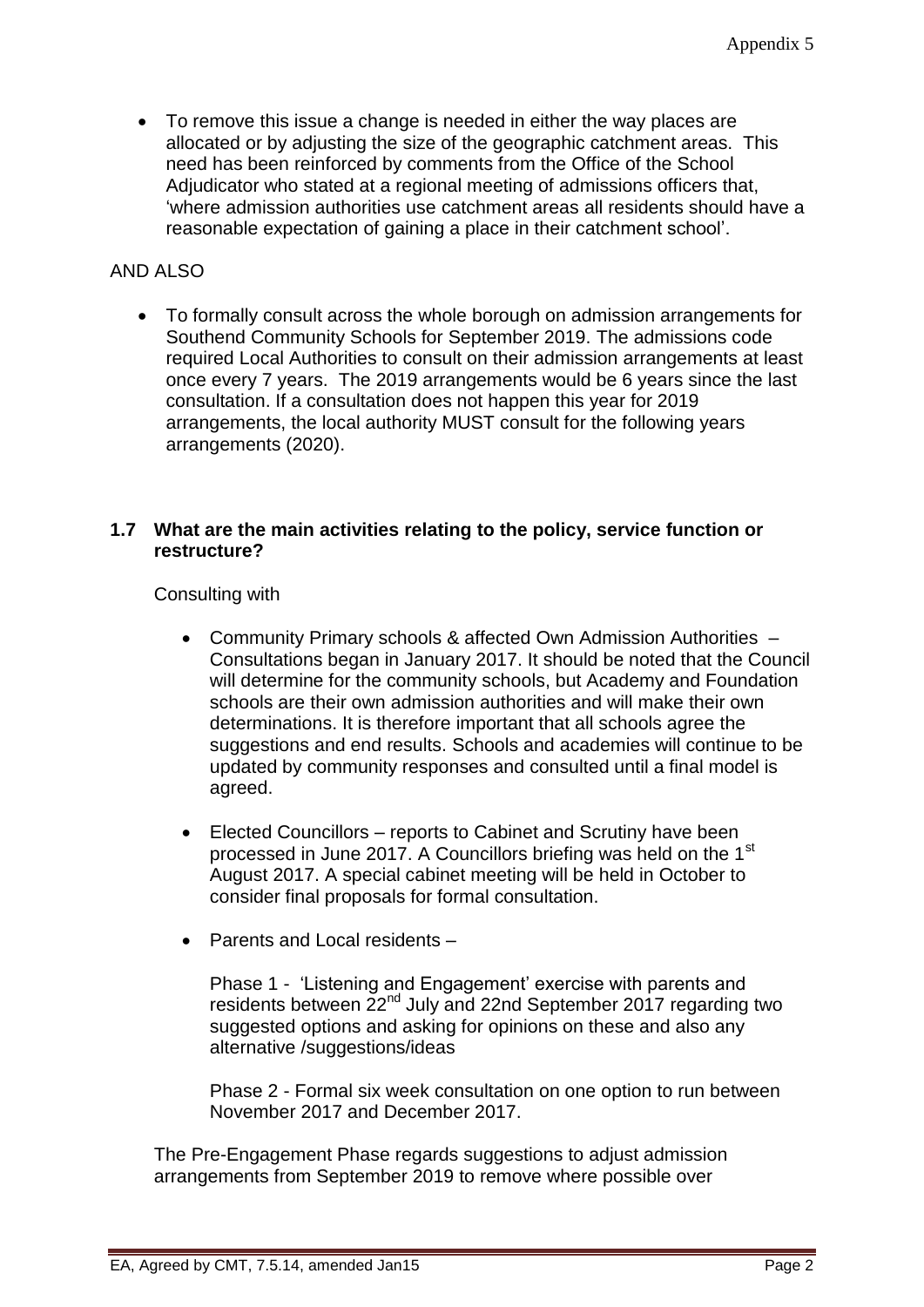subscription at the Leigh Cluster Schools. The Council has put forward two suggestions to solve this:-

- $\bullet$  Model A a redrawing of catchment boundaries
- Model B a withdrawal of catchment boundaries to give a shared catchment area of four schools (West Leigh, North Street, Chalkwell Hall and Darlinghurst) with all applications measured on distance.
- Model C onwards the public were asked to submit ideas/suggested alternatives to the Council's two ideas.

Phase 2 will cover a full statutory consultation with all stake holders based on one Model as agreed by Schools Admission Forum, Cabinet, Scrutiny Committee and Full Council if debated in this forum.

# **2. Evidence Base**

2.1 Please list sources of information, data, results of consultation exercises that could or will inform the EA.

| Source of information                                            | Reason for using (eg. likely impact on a<br>particular group).                                                                                                                                              |
|------------------------------------------------------------------|-------------------------------------------------------------------------------------------------------------------------------------------------------------------------------------------------------------|
| Interactive Sessions held in August<br>and September             | These were held to listen to, and talk directly to,<br>the stakeholders that will be directly affected by<br>the suggestions, as well as allow time and space<br>for people to suggest their own solutions. |
| Online, e-mail and paper feedback via<br>published questionnaire | To allow as wider format as possible for<br>stakeholders to reply to the proposals                                                                                                                          |
| Southend Insights                                                | To allow an understanding of the demographics<br>of the areas of the borough that the consultation<br>is targeting.                                                                                         |

Pease Note: reports/data/evidence can be added as appendices to the EA.

- 2.2 Note: Useful sources of data/information include:
	- [Southend Insights:](http://www.southend.gov.uk/info/200441/southend_insights) Providing key information, data and intelligence about Southend residents. It also acts as Southend's Joint Strategic Needs Assessment (JSNA).
	- Results of consultation and engagement activities such as surveys that will help you understand the needs or experiences of different groups. This could be done by:
		- Analysing the demographic (equality monitoring) data
		- Consultation activities with specific groups such as staff forums (OUTreach, BAME and Disability Forms).
		- Refer to the [Consultation Portal](http://www.southend.gov.uk/info/200402/give_your_view/447/consultation_and_engagement) for details of public and staff consultations carried out by the Council.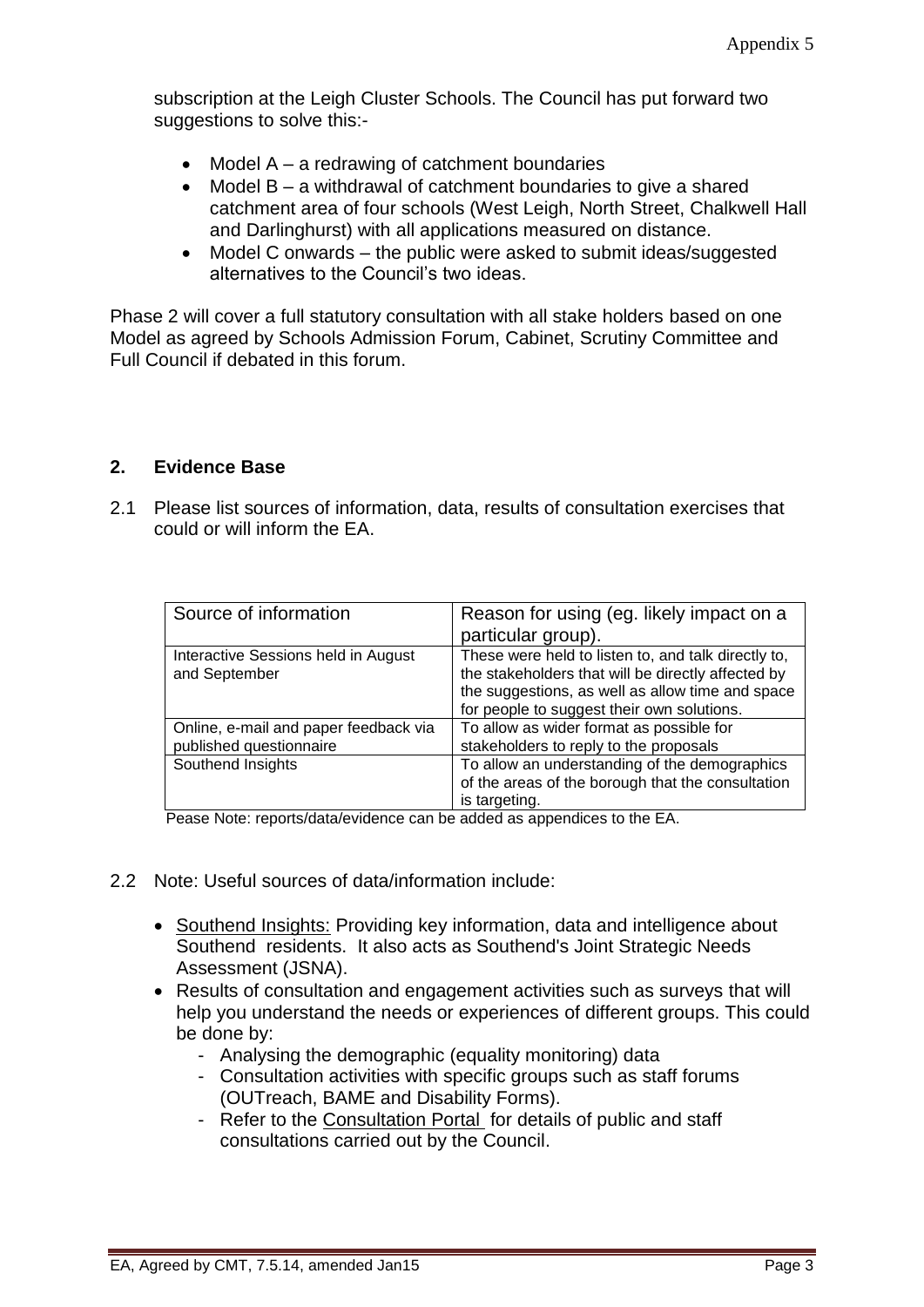- Customer feedback surveys:
- [Mosaic:](http://seattle/Pages/MOSAIC.aspx) Providing a wide range of household and individual geographic and demographic data from a range of governmental and commercial sources;
- [Govmetric:](http://seattle/Pages/GovMetric.aspx) measurement of customer satisfaction:
- [Equality & Human Rights Commission](http://www.equalityhumanrights.com/)
- [Disability Rights](http://www.disabilityrightsuk.org/)
- [Stonewall](http://www.stonewall.org.uk/)

#### **2.3 Identify any gaps in the information and understanding of the impact of your policy, service function or restructure. Indicate in your action plan (para 5) whether you have identified ways of filling these gaps.**

An on-going analysis of the attendance at the planned workshops, open day and both paper and online returns, along with e-mail feedback will allow the consultation scope to be adjusted as needed. Feedback from phase 2 of the consultation will be monitored to gauge the perceived impact of the final option being taken forward in Phase 2.

# **3.0 Analysis**

- 3.1 An analysis and interpretation of the impact of the policy, service function or restructure should be undertaken, with the impact for each of the groups with *'protected characteristics'* and the source of that evidence also set out against those findings.
- 3.2 'Protected Groups (also known as groups with 'Protected Characteristics'):

The [Equality Act 2010](http://www.legislation.gov.uk/ukpga/2010/15/contents) introduced the term '**protected characteristics'** to refer to groups that are protected under the Act. These groups are: age, disability, gender reassignment, marriage and civil partnerships, maternity/pregnancy, race, religion and belief, sex, sexual orientation.

3.3 In addition, the Council has identified the need to assess the impact of a policy, service function or restructure on carers, looked after children (as part of the age characteristic) as well as the socioeconomic impact of different groups, such as employment classifications.

Note: Summary socio economic classifications include:

- [Occupational socio-economic classification \(simple\)](http://en.wikipedia.org/wiki/NRS_social_grade)
- [ONS socio economic classifications](http://www.ons.gov.uk/ons/guide-method/classifications/current-standard-classifications/soc2010/soc2010-volume-3-ns-sec--rebased-on-soc2010--user-manual/index.html) (more detailed)

**3.4 Initial assessment of a perceived impact of the policy, service function or restructure. The impact can be positive or negative (or in some circumstances both), none or unclear:**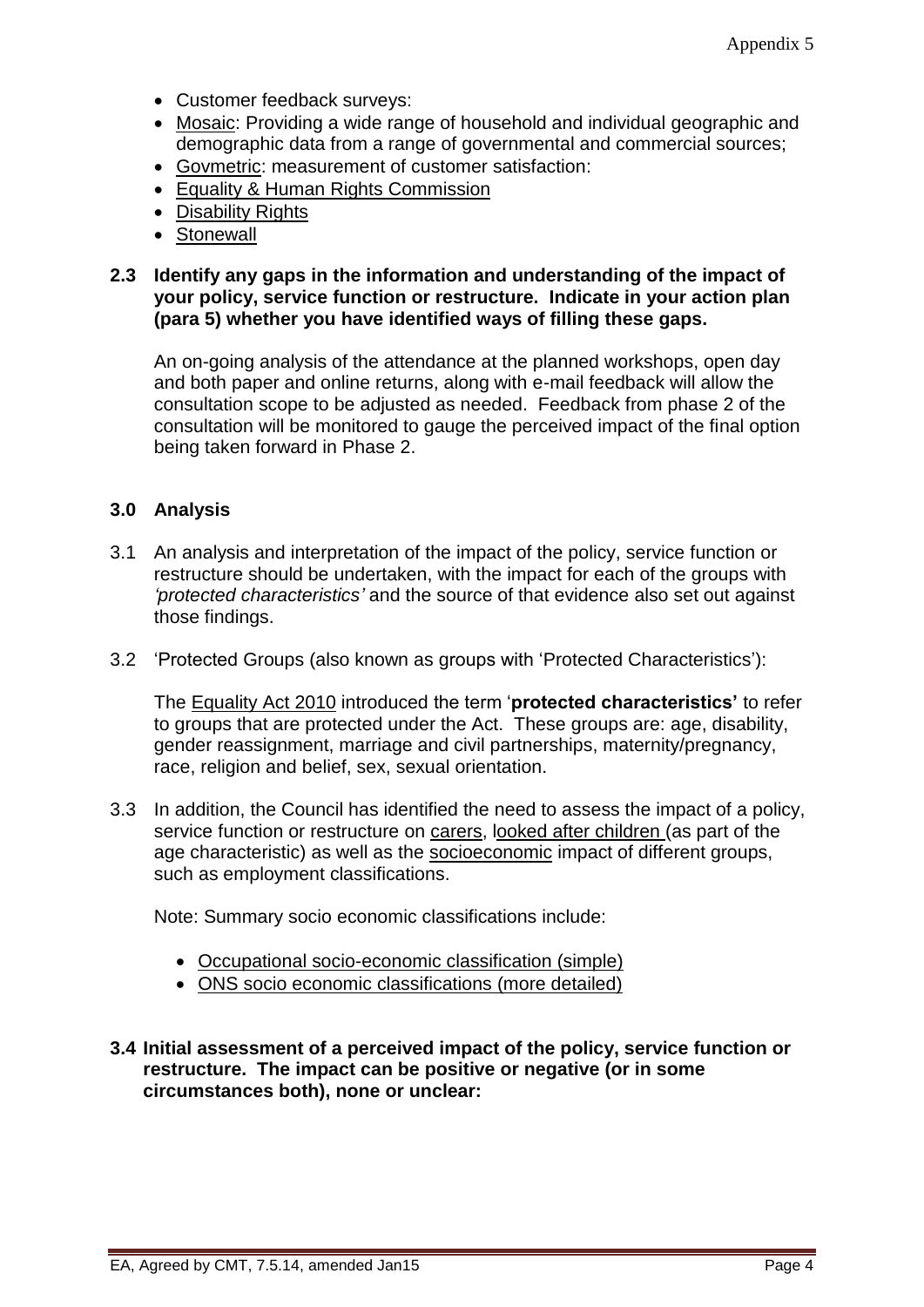|                                                  | <b>Impact - Please tick</b> |                 |                |                           |                |
|--------------------------------------------------|-----------------------------|-----------------|----------------|---------------------------|----------------|
|                                                  | <b>Yes</b>                  |                 |                | <b>No</b>                 | <b>Unclear</b> |
|                                                  | <b>Positive</b>             | <b>Negative</b> | <b>Neutral</b> |                           |                |
| Age (including looked<br>after children)         | X                           | X               |                |                           |                |
| <b>Disability</b>                                | $\mathbf{x}$                | X               |                |                           |                |
| <b>Gender</b><br>Reassignment                    |                             |                 |                | $\boldsymbol{\mathsf{x}}$ |                |
| <b>Marriage and Civil</b><br><b>Partnerships</b> |                             |                 |                | X                         |                |
| <b>Maternity/Pregnancy</b>                       |                             |                 |                | X                         |                |
| Race                                             |                             |                 |                |                           | X              |
| <b>Religion and Belief</b>                       |                             |                 |                | X                         |                |
| <b>Sex</b>                                       |                             |                 |                | X                         |                |
| <b>Sexual Orientation</b>                        |                             |                 |                | $\mathsf{x}$              |                |
| <b>Carers</b>                                    | $\boldsymbol{\mathsf{x}}$   | X               |                |                           |                |
| Socio-economic                                   | $\boldsymbol{\mathsf{x}}$   | X               |                | X                         |                |

#### **3.5 Where an impact has been identified above, outline what the impact of the policy, service function or restructure on members of the groups with protected characteristics below:**

#### **Age (including looked after children)**

Positive - This consultation is open to all age ranges of parent/carers and local residents that live and attend schools in the western side of the borough. To ensure that a full spectrum is reached the questionnaire includes a request for information on the number of children in the family along with their age.

Negative - The end results of this consultation process will affect those children who do not have a school place before September 2019 most (under-fives) and it is important that this parent/carer group are reached. Failure to reach this group could lead to low feedback levels.

The purpose of the changes to be consulted on are to improve the chances that school age children are offered a place within their catchment/local area.

Looked after Children are not affected by any changes to catchment as these children are the top priority criteria for primary and secondary schools admissions as required by the statutory code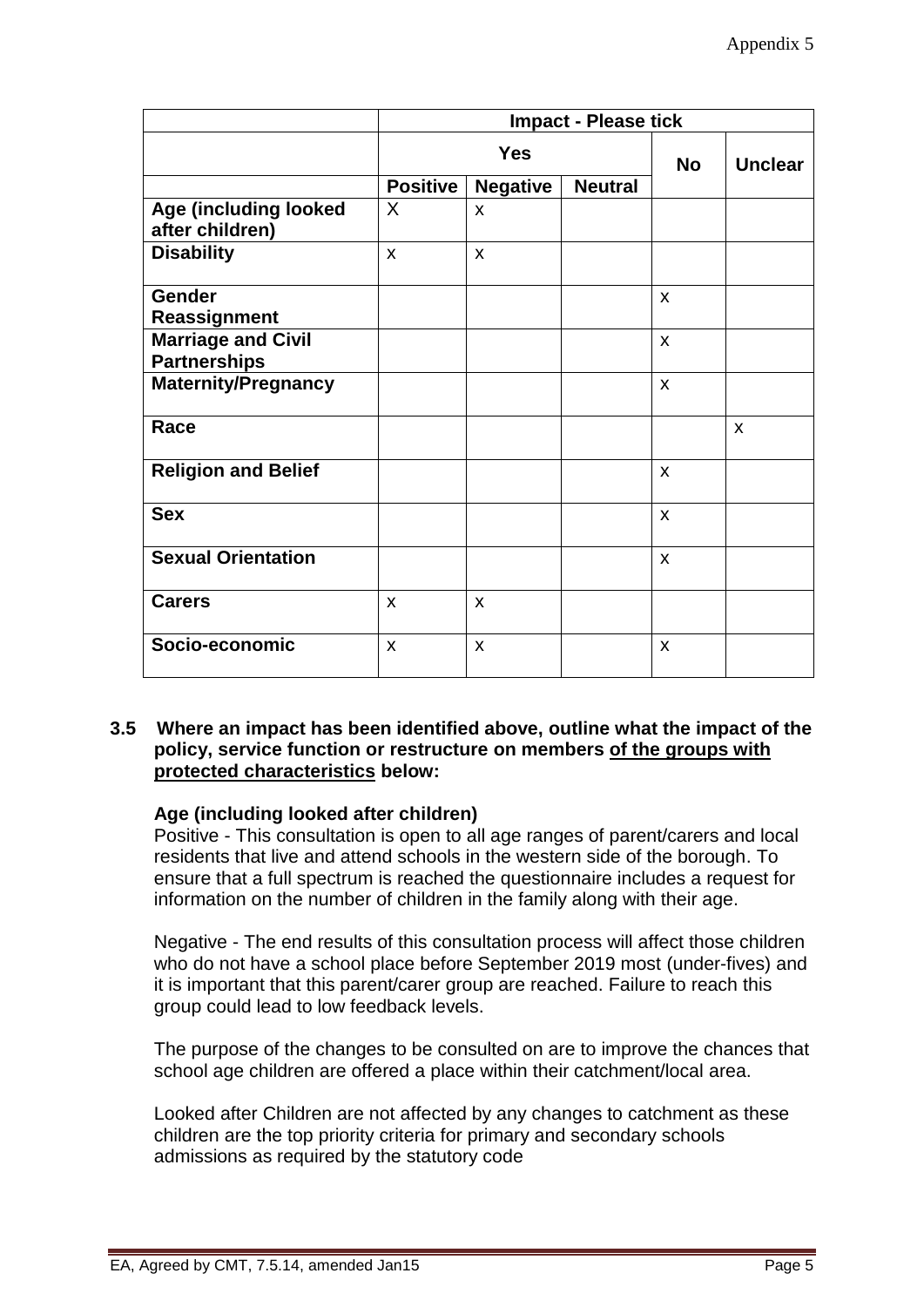### **Disability**

Negative – those consulted may be at a disadvantage if they are not able to access the consultation information or make a response.

Changes to catchment boundaries could lead to great travel distances for some residents. This could impact on residents who are physically disabled.

Positive - Information is being provided in various formats, on request, so that persons with a disability are able to access and respond. The venue for phase 1 listening and engagement sessions was selected to ensure there is wheelchair access.

#### **Race**

Language may cause a barrier to understanding the consultation for those residents for whom English is not their first language. Translation services are available on request.

#### **Carers**

Positive - This consultation is open to all age ranges of parent/carers and local residents. To ensure that a full spectrum is reached the questionnaire includes a request for information on the number of children in the family along with their age.

Negative - The end results of this consultation process will affect those children who do not have a school place before September 2019 most (under-fives) and it is important that this parent/carer group are reached. Failure to reach this group could lead to low feedback levels.

#### **Socio-Economic**

House prices could be affected by any catchment reductions in the West Leigh area and whilst this cannot be taken into account by any decision makers at the end of a consultation, it could affect local resident's views.

An understanding of the effect on deprivation areas within the suggested areas 1-7 of model A needs to be taken into account to ensure that schools are serving a wide range of the population to give support to social mobility.

It was noted from Phase 1 that a high proportion of the responses were returned from the higher income socio-economic group from within the Leigh area and as such further work is needed to engage those residents from across the whole area.

#### **4. Community Impact**

**4.1 You may also need to undertake an analysis of the potential direct or indirect impact on the wider community when introducing a new/revised policy, service function or restructure.**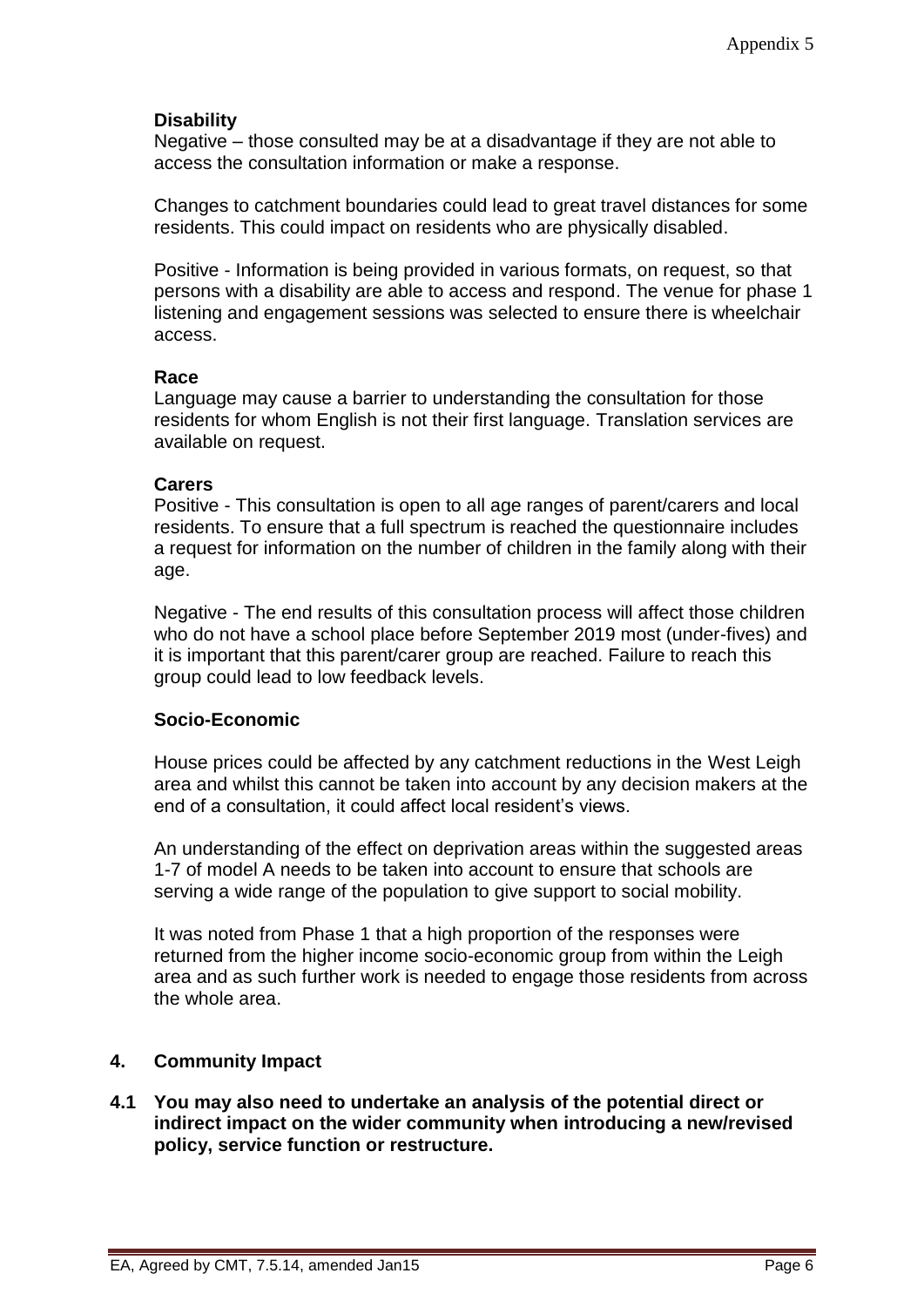This consultation will affect several communities of various socio-economic groups. The consultation itself has an equal spread and access to/by all groups.

The overall expected community impact of this process will be to improve the chances of parents obtaining a school place for their child in the catchment area where they live.

The negative impact is expected to be that parents and children will find themselves living in a catchment area for a different school than before. This may cause distress even though they may not have had a chance of securing a place under the previous catchment boundaries due to distance.

The area of Leigh and Darlinghurst catchment areas are dissected by the A13 London Road that is considered a geographical boundary by some residents.

Similarly, the area of Blenheim and Eastwood Primary catchment areas are dissected by the A127 that is also considered a geographical boundary by some residents.

Under the suggested model being taken forward for decision to formally consult on the current catchment boundaries, community perception may lead to negative feedback from the consultation and seen as splitting communities.

This consultation will affect several communities of various socio-economic groups. The perception, especially for the lower density areas that contain a higher percentage of detached properties south of the London Road, is that what is being proposed could divide them by moving neighbouring streets to a different primary school catchment.

Changes to catchments could affect house prices of the wider community within the West Leigh area as it is regularly used as a 'selling point' by estate agents.

# **5. Equality Analysis Action Plan**

5.1 What actions have you considered/taken to mitigate unlawful prohibited conduct or unwanted adverse impact, or to promote improved equality of opportunity or good relations?

# **Considerations**

- Assisting those where English is not their first language to access the consultation information and make a response by providing the information in a variety of languages common in the Borough
- Assisting those with a disability in accessing and responding to the consultation information by providing information in a suitable format and providing and advocate where necessary
- Detailed assessment of Pupil Premium data to ensure no single area is being affected over and above other areas and that a wide spread of demographics across all catchments is maintained (where possible).